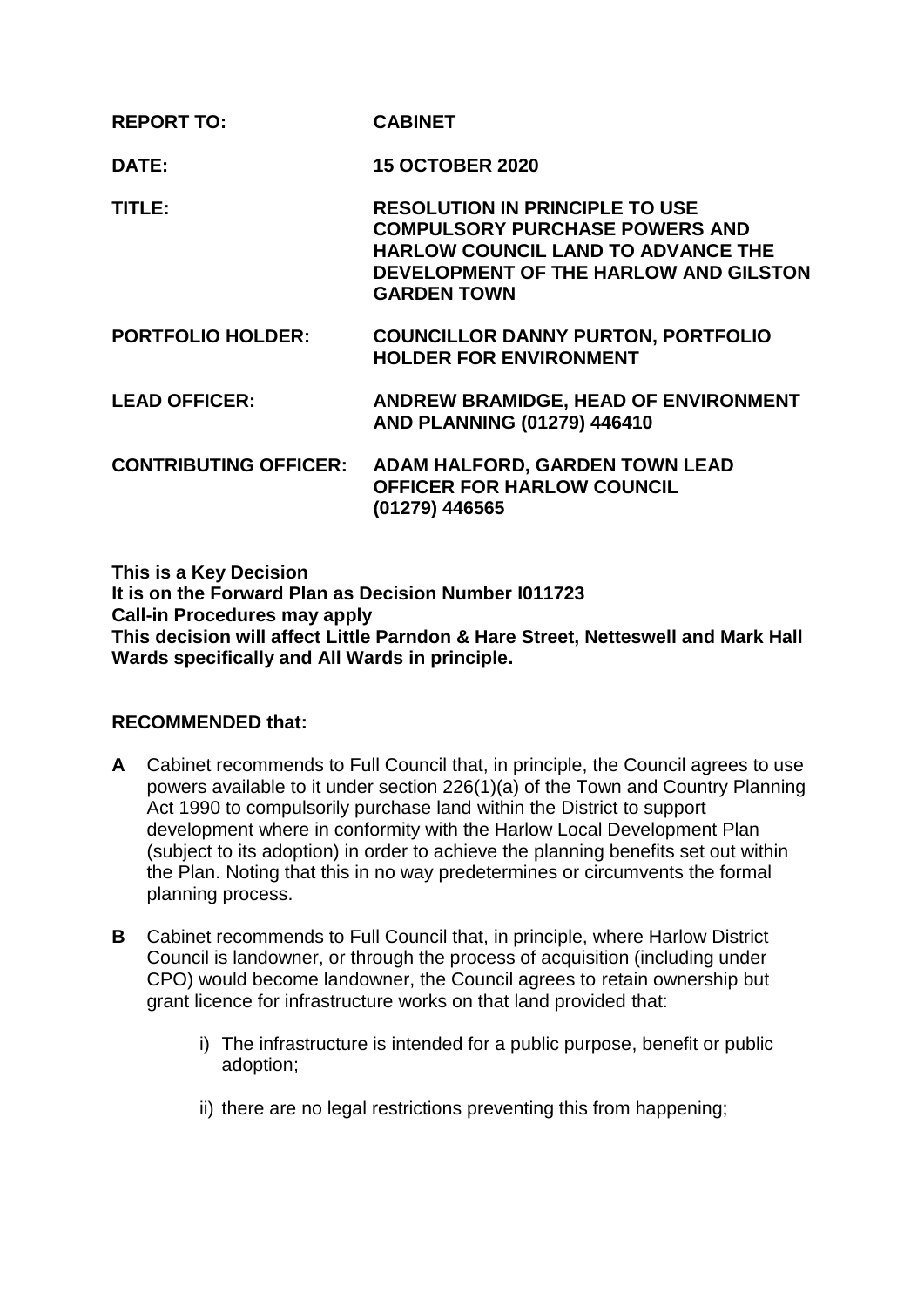- iii) it does not materially undermine another purpose for which the Council requires the land or there are compelling reasons to dispose of a freehold interest ; and
- iv)Where appropriate, the Council receives appropriate costs/compensation, indemnities and other arrangements considered necessary.
- **C** Subject to East Herts District Council resolving to follow the same course of action, Cabinet recommend to Council that, in principle, it also agrees to use the powers set out in recommendation A should that be necessary to compulsorily purchase land in the Burnt Mill and River Way areas of the District, to enable the construction of transport infrastructure to support development in the Harlow and Gilston Garden Town including the delivery of The Gilston Area allocation and The River Stort Crossings in the East Herts District Plan and the achievement of the wider strategic planning benefits referred to in the report including supporting the future Harlow Local Development Plan.
- **D** Cabinet and Council note that officers will prepare for any possible Compulsory Purchase Order(s) (CPO) including any associated Indemnities on behalf of the Council in accordance with the agreements under Recommendations A and C; and, where considered necessary to make a CPO, the Head of Governance, in consultation with other Heads of Service of the Council as may be necessary, will bring each matter back to Cabinet seeking authority to do so.
- **E** Cabinet delegate authority to the Head of Finance and Property and Deputy to the Chief Executive, in consultation with other Heads of Service as may be necessary, to negotiate and agree and legally complete lease or licence or other arrangements for the delivery of infrastructure works on its land on a case by case basis on behalf of the Council in accordance with the agreement under Recommendation B.

# **REASON FOR DECISION**

**A** To enable the Council to take necessary actions in respect to its land and assembly of third party land where deemed necessary and appropriate in order to implement the Harlow Local Development Plan (subject to its adoption) and support the wider Harlow and Gilston Garden Town growth, through implementation of proposals in adopted Plans of its neighbouring authorities of East Herts and Epping Forest District Councils and infrastructure works proposed to be undertaken by Essex County Council.

# **BACKGROUND**

1. Harlow Council, working with East Herts and Epping Forest District Councils and Essex and Hertfordshire County Councils (the HGGT Authority partners) has committed to the principle of growth in and around Harlow through the Harlow and Gilston Garden Town (HGGT). This growth is set out within the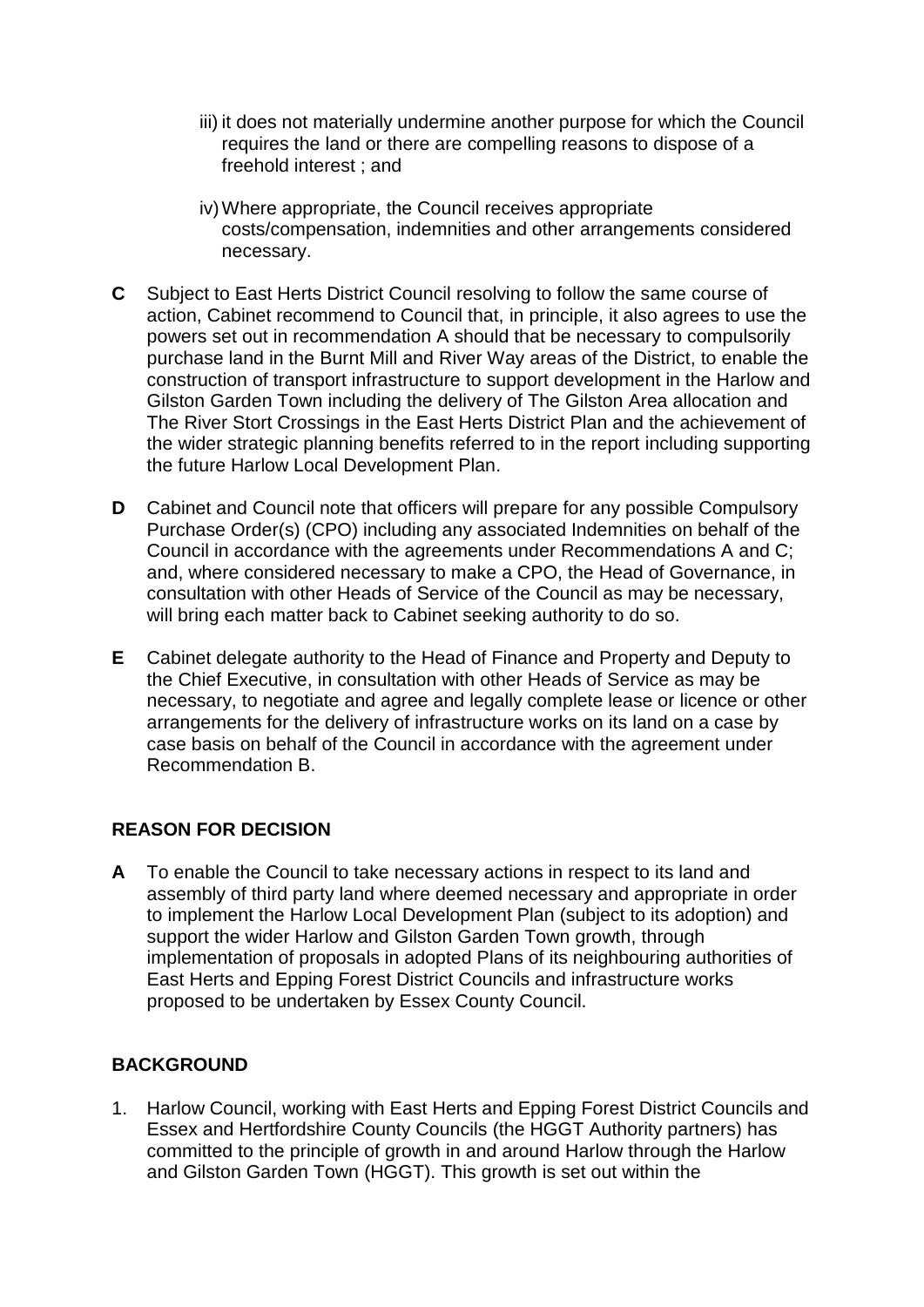Development Plans of Harlow Council (The Harlow Local Development Plan Pre-Submission Publication (May 2018 as amended and subject to its adoption)), East Herts District Council (The East Herts District Plan (as adopted October 2018)) and Epping Forest District Council (The Epping Forest District Local Plan (Submission version 2017 as amended and subject to its adoption)). Development Plans establish the principle of development of land for a variety of purposes including that of the delivery of infrastructure.

- 2. The draft Harlow Local Development Plan (HLDP) establishes allocations within the Harlow District area as well as policies supporting the development and delivery of Garden Town Communities in the HGGT (policy HGT1) including: South of Harlow (Latton Priory); West of Harlow (Water Lane Area); East of Harlow; and the Gilston Area, and for the delivery of strategic infrastructure to support development in the HGGT (policy SIR1).
- 3. The principle of development of land to accommodate 10,000 homes in the Gilston Area has been established by the East Herts District Plan (EHDP). Development in this location will form part of the HGGT. As part of the allocation of the land, the EHDP identified the need for significant supporting infrastructure (policies GA1 and GA2).
- 4. One key item of infrastructure identified in the draft HLDP and the adopted EHDP is works to widen the existing Fifth Avenue River Stort and railway crossing to provide new capacity for active (walking and cycling) and sustainable (public transport). It is included in the draft HLDP under policy SIR 1, ref. SIR1-1 (under-lining for emphasis):
	- a) "North-South Sustainable Transport Corridor and River Stort Crossing to Eastwick Roundabout". It is included in the EHDP under policy GA2: "A widening of the existing A414 crossing to enable a dualling of the northbound and southbound carriageways and provision of a new footway/cycleway, which will form part of a north-south sustainable transport corridor through Harlow".
- 5. A second key item of infrastructure identified in the draft HLDP and the adopted EHDP is works to deliver a second River Stort crossing. It is included in the draft HLDP under policy SIR1, ref. SIR1-3:
	- a) "Second River Stort Crossing at River Way". It is included in the EHDP under policy GA2: "A new vehicular, cycle and pedestrian crossing either to the east of the existing crossing (connecting the A414 to the River Way), or to the west of the existing crossing (connecting the A4141 to Elizabeth Way)".
- 6. A third key item of infrastructure identified in the draft HLDP is works to deliver sustainable transport corridors (STC) across the HGGT. This is included in the HLDP under policy SIR1, ref. SIR1-1 (under-lining for emphasis):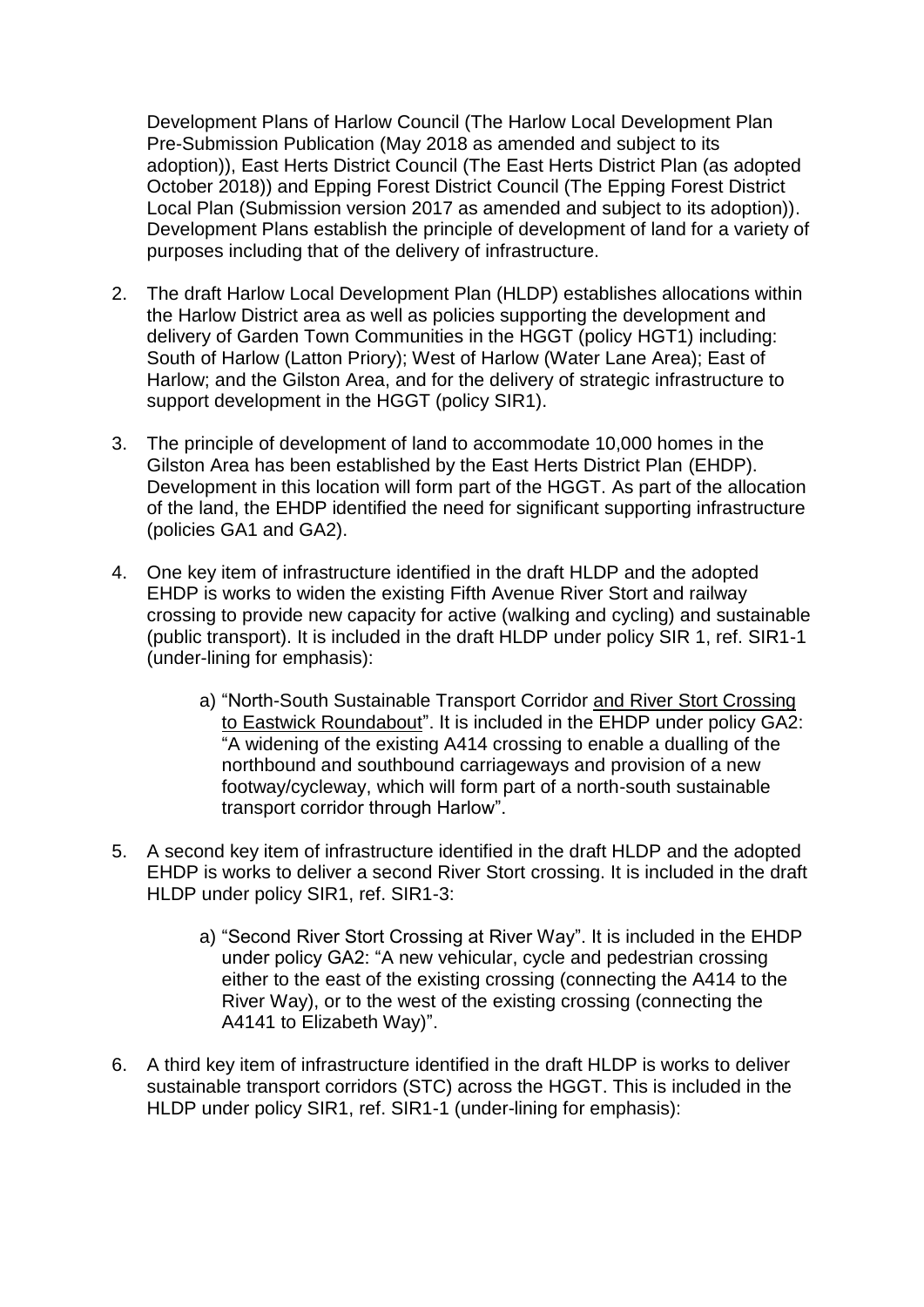- a) "North-South Sustainable Transport Corridor and River Stort Crossing to Eastwick Roundabout"; and ref. SIR1-2: "East West Sustainable Transport Corridor".
- 7. Hertfordshire County Council (HCC) led a bid for government funding under the Housing Infrastructure Funding (HIF) programme. The bid was successful, albeit under the separate Housing Investment Grant (HIG) scheme. The successful outcome, subject to contract, will lead to the availability of funding, to a value of approximately £172 million, for the forward of transport infrastructure referred to above in this report including the Fifth Avenue River Stort and railway crossing, the second River Stort crossing and North to town centre part of the STC.
- 8. HCC are in negotiation with central government, through Homes England, working closely with the other HGGT Authority partners to finalise the contractual arrangements relating to the use of the HIG funding. An important element of that for all involved, is the programme of delivery. HIG funding has been awarded on the basis that it will support the delivery of housing in HGGT.
- 9. The owner of the majority of the land which comprises the Gilston Area Allocation, Places for People (the Applicant) has submitted three related planning applications (the Applications) to East Herts District Council for parts of the Gilston Area Allocation, as follows:
	- a) Outline planning application for a residential-led mixed use development of 8,500 homes across six distinct villages directly north of the A414 and Eastwick Road, with all matters reserved except for three 'Strategic Accesses' into the Gilston Park Estate (Village Development) (ref 3/19/1045/OUT);
	- b) Full planning application for enhancements and widening of the existing vehicular crossing over the River Stort (the 5<sup>th</sup> Avenue River Stort and railway crossing) (ref 3/19/1046/FUL); and
	- c) Full planning application for a new crossing over the River Stort (the second River Stort crossing) (ref 3/19/1049/FUL).
- 10. The two full planning applications (the River Crossings) have also been submitted to Harlow Council as the application sites straddle the boundary between East Herts and Harlow Council areas (the two Local Planning Authorities). The Harlow Council planning application references are HW/CRB/19/00220 and HW/CRB/19/00221 respectively.
- 11. Councillors should be aware at this stage that the determination of these planning applications (and any future planning applications for the Gilston Area Allocation) is a separate and distinct matter for the Local Planning Authorities to consider in due course. Any decision made on the use of CPO powers or the use of Council land at this stage cannot influence any decision to be made on the planning applications, which will be determined on their planning merits.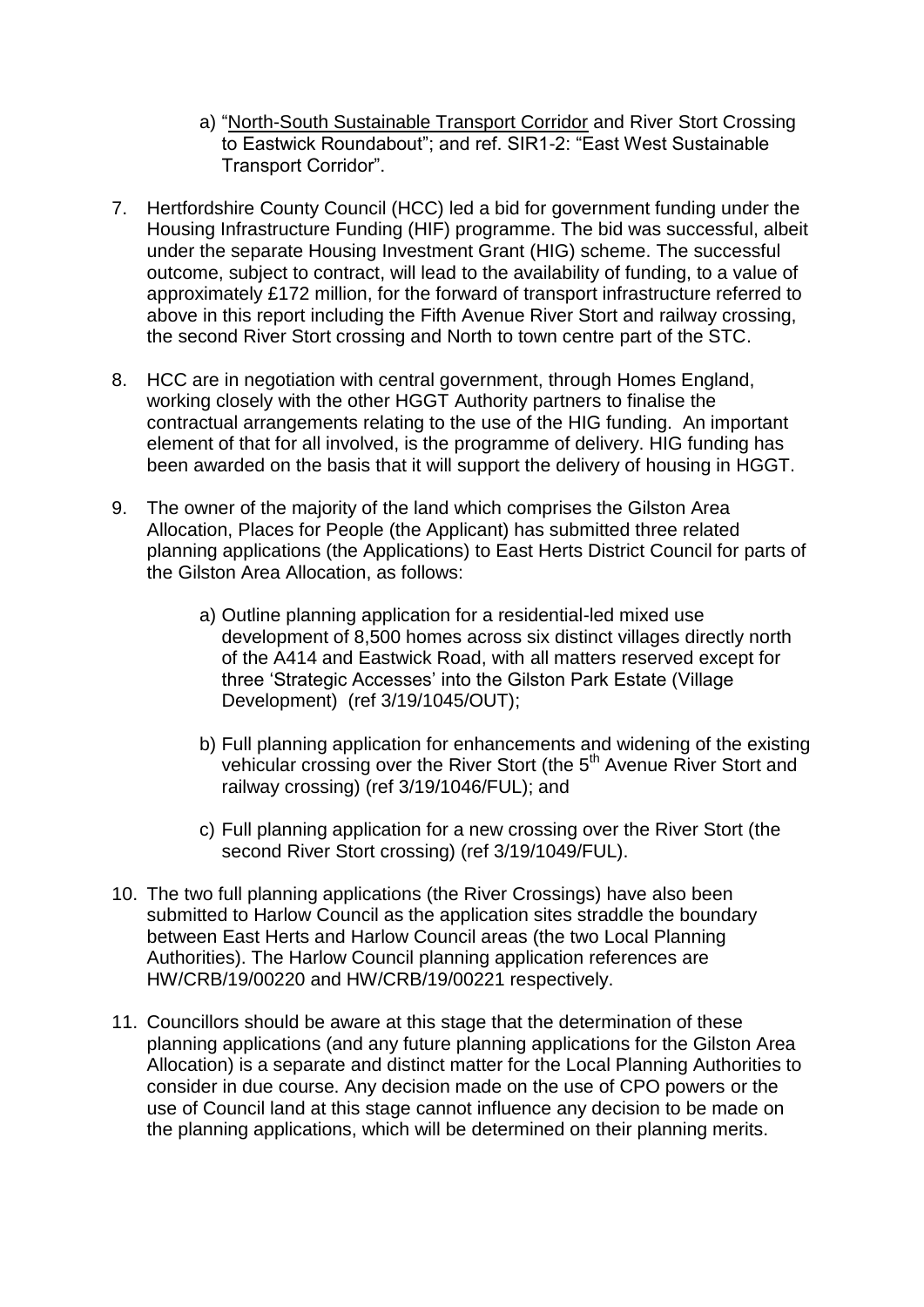- 12. The Applicant controls the land required to implement the Village Development (if planning consent is granted). However, the Applicant does not have control of all of the land which is required in order to be able to deliver the River Crossings (again if planning consent is granted). The Applicant is in negotiation with the owners of the required land In addition to land located in the East Herts District area, implementing the River Crossings also requires land in the Harlow District area.
- 13. Confidential Appendix B identifies the broad areas of land in the Burnt Mill and River Way areas that may be required to deliver the River Crossings, this includes land in the ownership of the Council and other parties.
- 14. Section 226(1)(a) of the Town and Country Planning Act 1990 enables acquiring authorities with planning powers to exercise their compulsory acquisition powers if they think that acquiring the land in question will facilitate the carrying out of development, redevelopment or improvement on, or in relation to, the land being acquired and it is not certain that they will be able to acquire it by agreement. The wide power in section 226(1)(a) is subject to subsection (1A) of section 226. This provides that the acquiring authority must not exercise the power unless they think that the proposed development, redevelopment or improvement is likely to contribute to achieving the promotion or improvement of the economic, social or environmental well-being of the area for which the acquiring authority has administrative responsibility.
- 15. The Ministry of Housing, Communities & Local Government Guidance on the compulsory purchase process and the Crichel Down Rules includes the following guidance on the use of this power:
	- a) "This power is intended to provide a positive tool to help acquiring authorities with planning powers to assemble land where this is necessary to implement proposals in their Local Plan or where strong planning justifications for the use of the power exist. It is expressed in wide terms and can therefore be used to assemble land for regeneration and other schemes where the range of activities or purposes proposed mean that no other single specific compulsory purchase power would be appropriate".
- 16. The Guidance confirms that compulsory purchase is intended as a last resort measure to secure the assembly of all the land needed for the implementation of projects and acquiring authorities will be required to demonstrate that they have taken reasonable steps to acquire all of the land and rights included in the CPO by agreement. Whilst this is the case, it is typical for a CPO to be pursued in parallel with negotiation with landowners such that the option is progressed in case it is required.
- 17. The Guidance also includes key policy tests which need to be satisfied before a CPO can be confirmed. Crucially, before progressing a CPO, Councillors must be satisfied that there is a compelling case in the public interest for making and promoting a CPO, that the use of the powers is necessary and proportionate,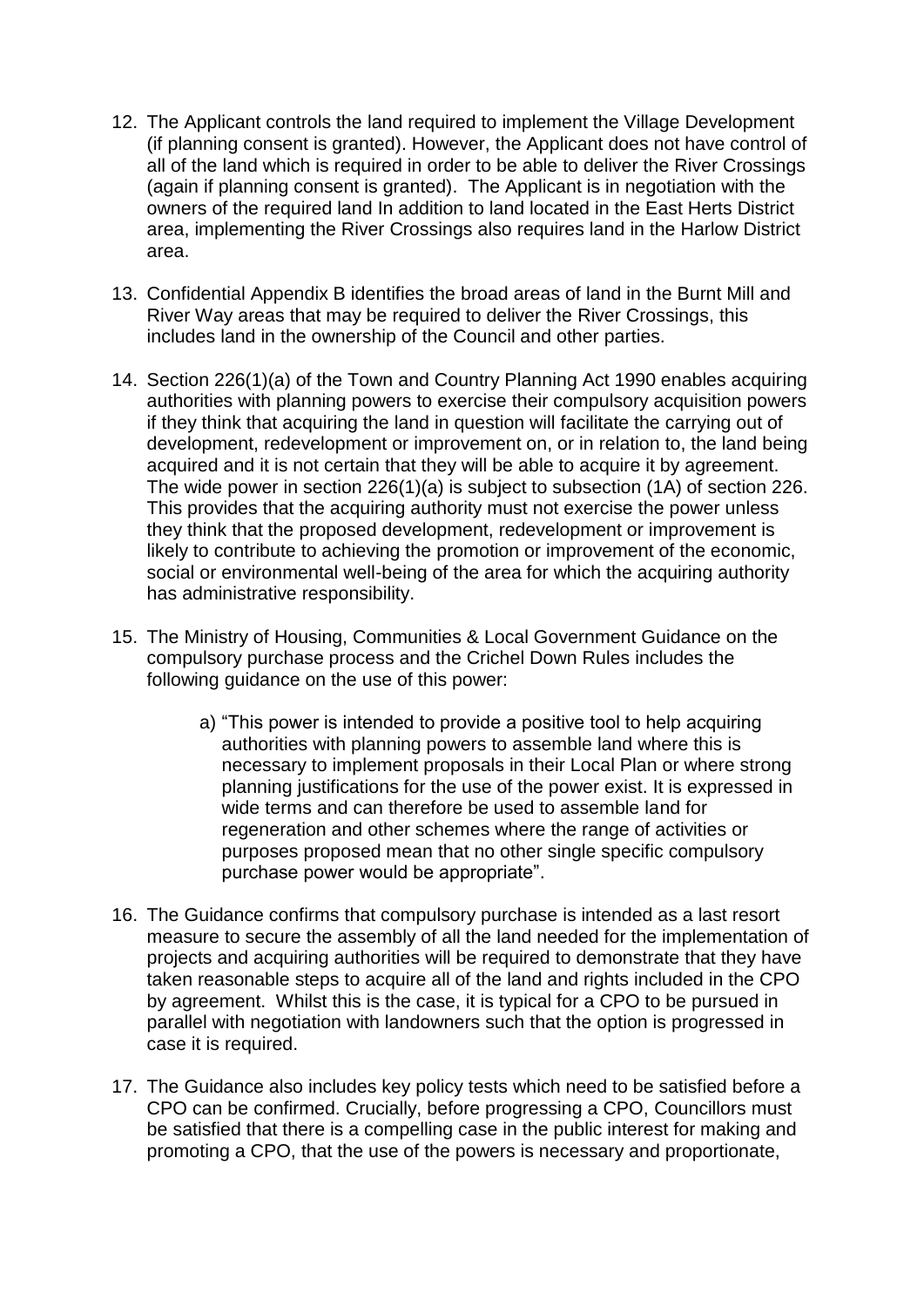and that the public benefits associated with the proposals will clearly outweigh the interference with the rights of those affected.

- 18. Appendix A includes the 6 October 2020 East Herts Council Report to Executive for Use of Compulsory Purchase Powers (CPO) in the Gilston Area. The recommendations in the East Herts report are:
	- a) That the Executive recommend to Council that, in principle, (and subject to Harlow District Council resolving to follow the same course of action) the Council be prepared to use powers available to it under section 226(1)(a) of the Town and Country Planning Act 1990 to compulsorily purchase land in the Gilston area, as generally shown on the plans at Appendix 1, to enable the construction of transport infrastructure to support the delivery of the Gilston Area allocation in the East Herts District Plan (The Gilston Area Allocation) and the achievement of the wider strategic planning benefits referred to in the report.
	- b) That the Executive delegate authority to the Head of Legal and Democratic Services, in consultation with the Head of Planning, to enter into a Compulsory Purchase Order Indemnity Agreement (CPO IA) in relation to this matter, on behalf of the Council.
	- c) That the Executive and Council note that Officers will undertake the work needed to prepare for a possible Compulsory Purchase Order (CPO) together with the associated documentation and, if necessary, will bring a further report back to the Executive and Council seeking authority to make a CPO.
- 19. As indicated in paragraph 12, in order to deliver the River Crossings, land is required to be assembled in both the East Herts and Harlow District areas. In order for an authority to progress a CPO there must be an appropriate level of confidence that the project can be delivered. This being the case, it is considered necessary for both East Herts and Harlow Councils to reach the same decision when it comes to the, in principle use of CPO powers.. It is also important to establish, in principle, agreement for the use of land already controlled by Harlow Council to demonstrate that this is available otherwise this could also undermine the Council's own attempts to acquire additional land through CPO.

### **ISSUES/PROPOSALS**

20. This report seeks authority, in principle, and where negotiation to acquire land by agreement is not successful, for the use of CPO powers and authority for an approach which involves the granting of necessary rights by the Council to another party to undertake works for the delivery of infrastructure on land in the ownership of or acquired by the Council. This report also seek delegated authority in order to allow officers of the Council to progress actions related to these matters on behalf of the Council. In the context of the background set out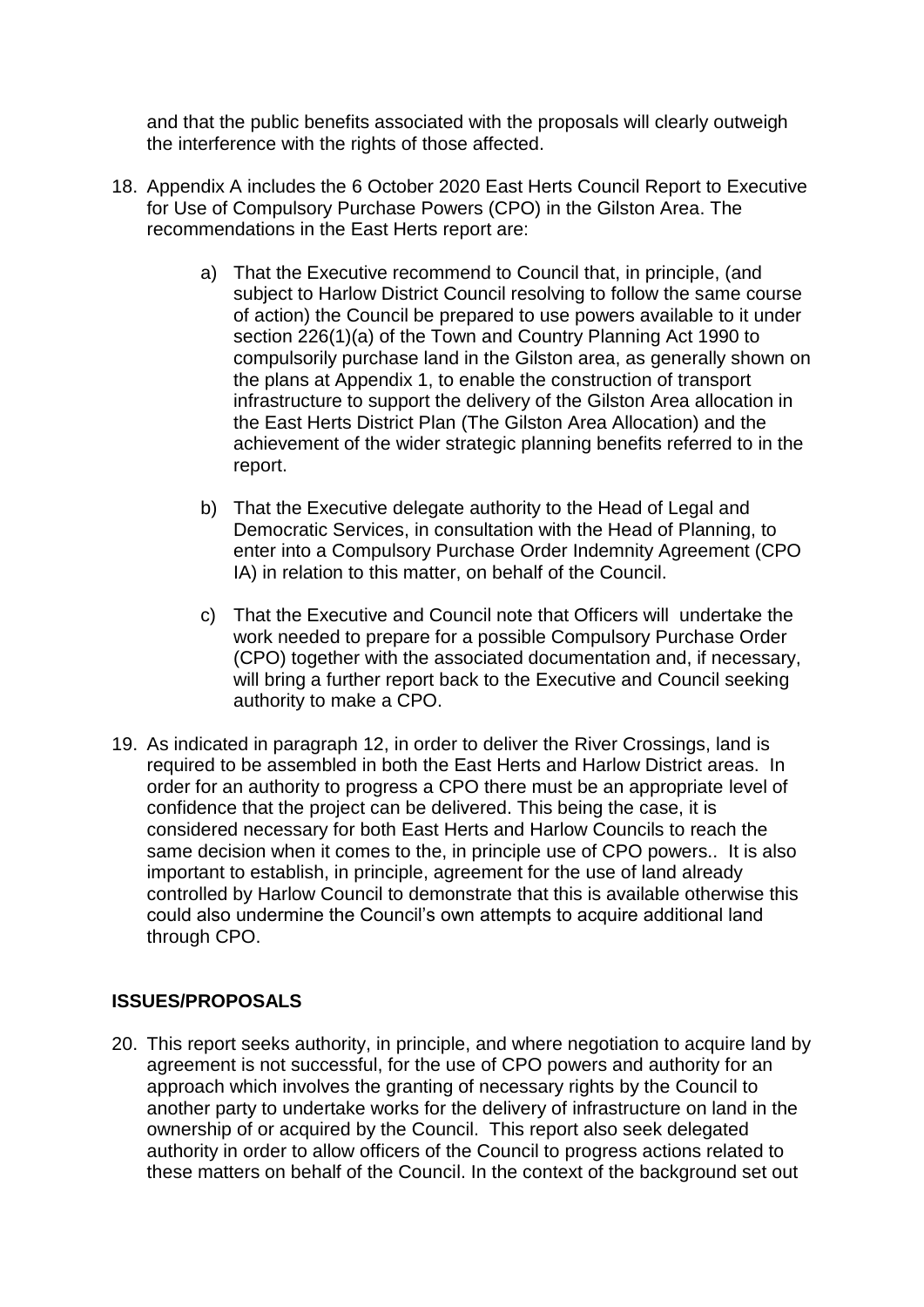above the issues and proposals of the five recommendations are set out in turn below.

### **Recommendation A**

- 21. Recommendation A of this report seeks authority, in principle, for the use of CPO within the District. As set out in paragraph 15 of this report, the Council must be satisfied that the use of CPO powers will contribute to the well-being of the area.
- 22. In the case of this recommendation the agreement sought is limited to the possible CPO actions necessary to allow the Council to implement the Harlow Local Development Plan (subject to its adoption). The facilitation of the implementation of the Plan forms the justification for consideration of the use of the powers which is in accordance with the MHCLG Guidance set out in paragraph 16.
- 23. There are risks associated with undertaking CPO action, these are largely mitigated with a just cause and proper observation of process. If there are objections to the CPO these will almost inevitably give rise to a public inquiry and ultimately the Secretary of State may decide not to confirm the Order. Decisions are also subject to legal challenge. However, given the requirement to deliver the growth of the Local Development Plan and support the delivery of homes, jobs, community facilities and infrastructure such risks are considered to be outweighed by the need to ensure that growth and the public benefits associated takes place and are realised. It should be noted that it would still be necessary to satisfy the tests referenced in paragraph 17 and 18 prior to making an individual CPO therefore agreement is only sought in principle. The final decision to make a CPO would require further Member approval which is addressed under Recommendation D.

# **Recommendation B**

- 24. Recommendation B of this report relates to situations where Harlow Council is a landowner or would become, through negotiation or the use of CPO, a landowner and seeks endorsement of the principle of retaining land ownership and granting necessary rights for infrastructure works on that land where the works will fulfil a public purpose, benefit or public adoption. Provided there are no legal restrictions preventing this from happening, and it will not materially undermine another purpose for which the Council requires the land or there are compelling reasons to dispose of the freehold interest.
- 25. In order to deliver new infrastructure necessary to support the HGGT growth, works will be required on land including that in the ownership of the Council, to ensure infrastructure is delivered in a timely fashion supporting the needs of residents, businesses and visitors. This will also need to be achieved within the timeframes stipulated in legal agreements, for example where forward funded by government grant or through Section 106 by new development. In order to do so it will be necessary to demonstrate that land is available.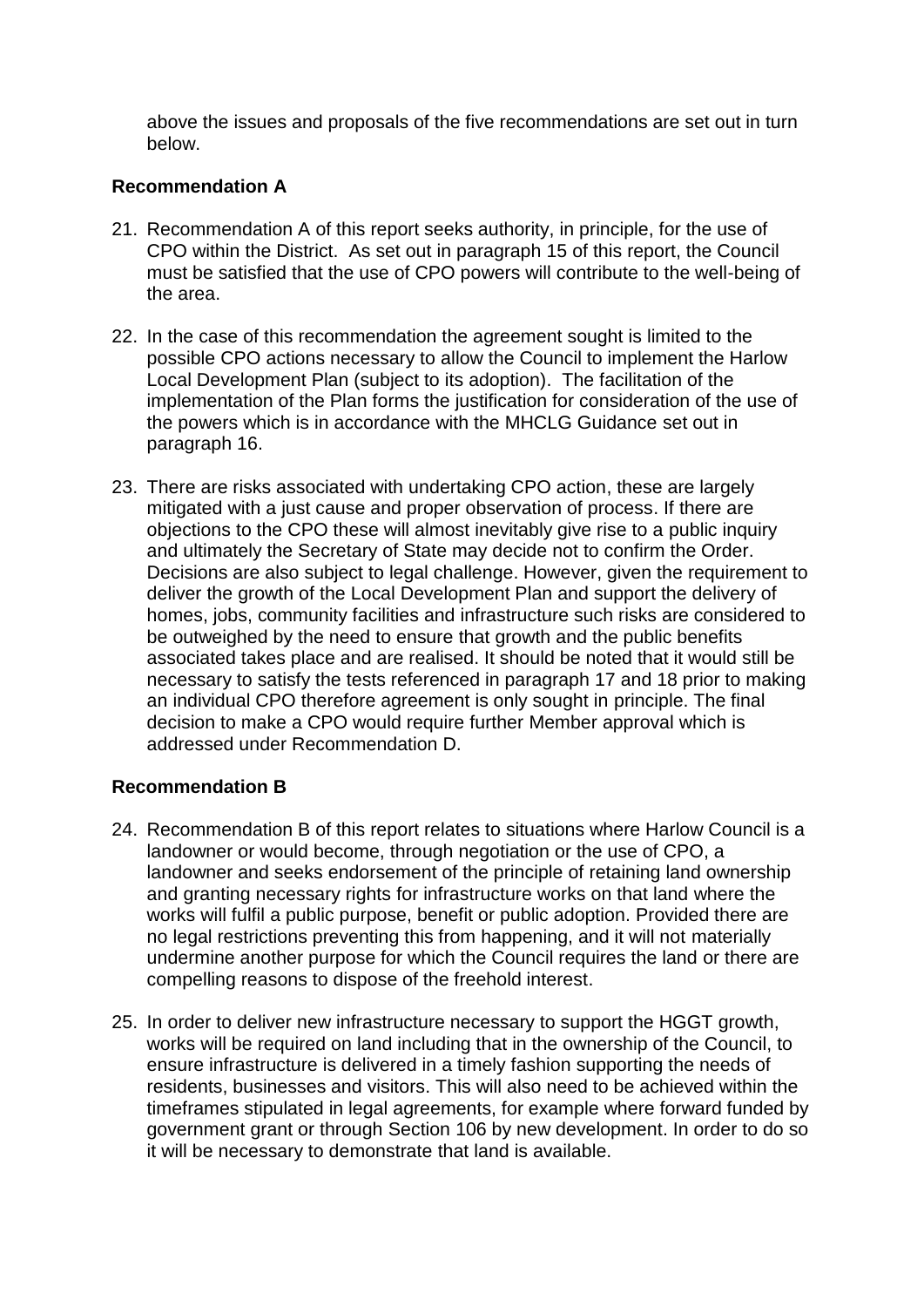- 26. Furthermore, where such works are to be used for the delivery of infrastructure for the public benefit it is considered preferable to retain that land thereafter in public ownership, regardless of whether it is also to be adopted as public highway. This will help the ability to adapt infrastructure in the future.
- 27. Councillors should note that the Council holds land across the District for different legal purposes some of which restrict the use of that land. For example, land held under the Allotment Acts. Therefore the agreement is subject to the condition that the works are not contrary to the legal purpose for which the land is held. The report also notes that where appropriate the Council may seek costs/compensation and indemnities and other arrangements considered necessary which would be negotiated on a case by case basis under delegated authority sought under Recommendation E which is covered below.

### **Recommendation C**

- 28. Recommendation C of this report seeks authority, in principle, for the use of CPO specifically in relation to the Burnt Mill and River Way areas within Harlow District as necessary to deliver the River Crossings (see paragraphs 4, 5, 9 & 10 above for a description of this infrastructure) with the potential land affected identified in broad terms within confidential Appendix B.
- 29. For reasons of confidentiality the details of the land ownerships are not referred to in this report. However, in summary, in respect of the Fifth Avenue River Stort and railway crossing potential land identified in the Harlow area includes land within 7 titles under public ownership (including land within 5 titles held by Harlow Council) and land within 1 title held under private ownership. In respect to the second River Stort crossing potential land identified in the Harlow area includes land within 5 titles under public ownership (including land within 4 titles held by Harlow Council) and land within 8 titles under private ownership. Councillors should note from Appendix B that in the majority of cases the publicly held land already contain adopted public highway and the third party land is adjacent to that same public highway.
- 30. The reason for seeking this authority specifically is that it relates not just to the implementation of the Harlow Development Plan, in which this infrastructure is referenced (see paragraph 4 and 5), but also for the implementation of proposals in a neighbouring authority's Plan, the East Herts District Plan which was adopted in October 2018. The provision of the infrastructure will also give rise to wider planning benefits.
- 31. Furthermore, the infrastructure works are currently included in planning applications that are anticipated to be determined shortly by the councils and the works are the subject of forward funding through the HIG (as set out in paragraphs 7 and 8 above). As set out above the recommendations in this report are separate to the determination of these planning applications (set out in paragraph 11). Nevertheless, it is necessary for the councils to indicate whether it is prepared to support the delivery of the works in principle if approved including through using its powers for the assembly of land. Such actions including in relation to land assembly may precede the adoption of the HLDP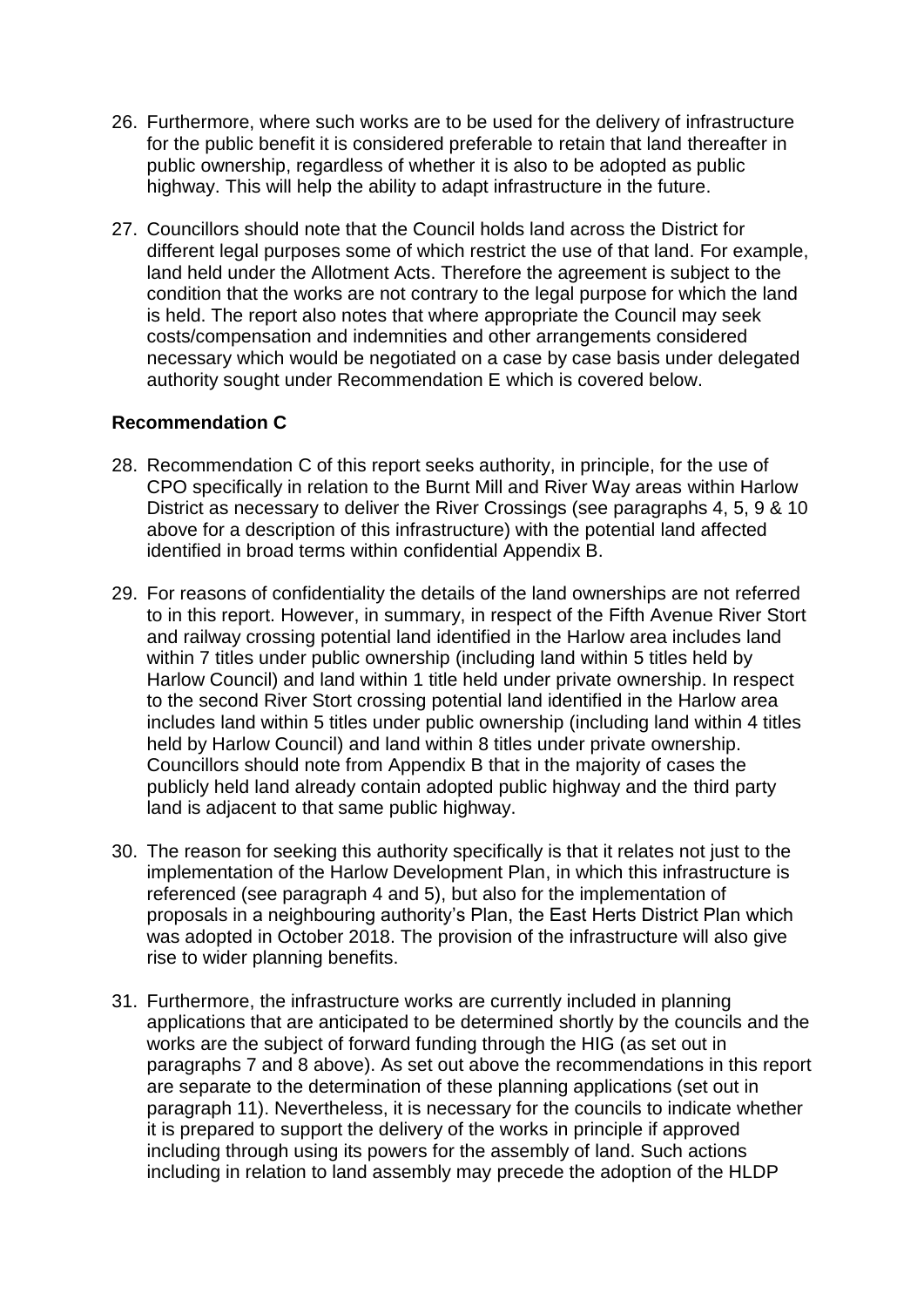and therefore may not be covered under the agreement sought through Recommendation A. Agreement under Recommendation C would apply whether or not the HLDP is adopted.

- 32. The agreement to the in principle use of CPO powers is conditional on East Herts District Council resolving to agree the same. Neither Council is able to exercise the CPO powers available to it in relation to land that is located outside of its administrative area. Should either East Herts Council or Harlow Council not agree to the use of their CPO powers this may impact upon the deliverability of the named infrastructure and therefore restrict the ability of the other Council to set out a statement of case for its own CPO. As a result, if acquisition by use of compulsory powers is required in relation to land in both Council areas, then both Councils will need to exercise their CPO powers.
- 33. The East Herts Council report contained in Appendix A sets out the justification for the consideration of use of CPO in response to the requirements in legislation as repeated in paragraph 14 of this report, that the Council must again be satisfied that the use of CPO powers will contribute to the well-being of the area*.*
- 34. As set out, the justification must be on the basis of the area for which the acquiring authority has administrative responsibility, as such, it is necessary for Harlow Council to base its decision on its own consideration of the impact to the Harlow District.
- 35. Turning to the public benefits of the two projects that are likely to be achieved in respect to the promotion or improvement of the economic, social or environmental well-being of the area these are necessarily initially focussed upon the benefits of delivering growth at, and achieving an appropriate relationship with, the Gilston Area allocation in the East Herts District Plan, these can be considered through the following.
- 36. Firstly, Harlow Council has committed to the HGGT including approval of the HGGT Vision on 6 December 2018 and the process of working together with the other HGGT Authority partners "to ensure plans for the Garden Town support sustainable living and a healthy economy; provide a good quality of life for existing and future residents; and respond to local landscape and character". The HGGT Vision contains reference to: "transformative investment in transport and community infrastructure", "new villages to the north" of Harlow, identifies within the Vision diagram the New / improved River Crossings, and commits to improvements to the strategic road network including "a new road link across the River Stort" and "improvements to the Central Stort Crossing".
- 37. Secondly, within the Pre-submission version of the HLDP Harlow Council has set out its Vision and Strategic Objectives for the District and key policies that support delivery of the HGGT. Whilst not yet adopted (the decision to do so awaits the final report of the inspector on the soundness of the Plan), nevertheless, the Plan considers and articulates the Council's position towards the development of the Gilston Area and the River Crossings. As a result of urban expansion of Harlow the HLDP Vision considers that "residents will see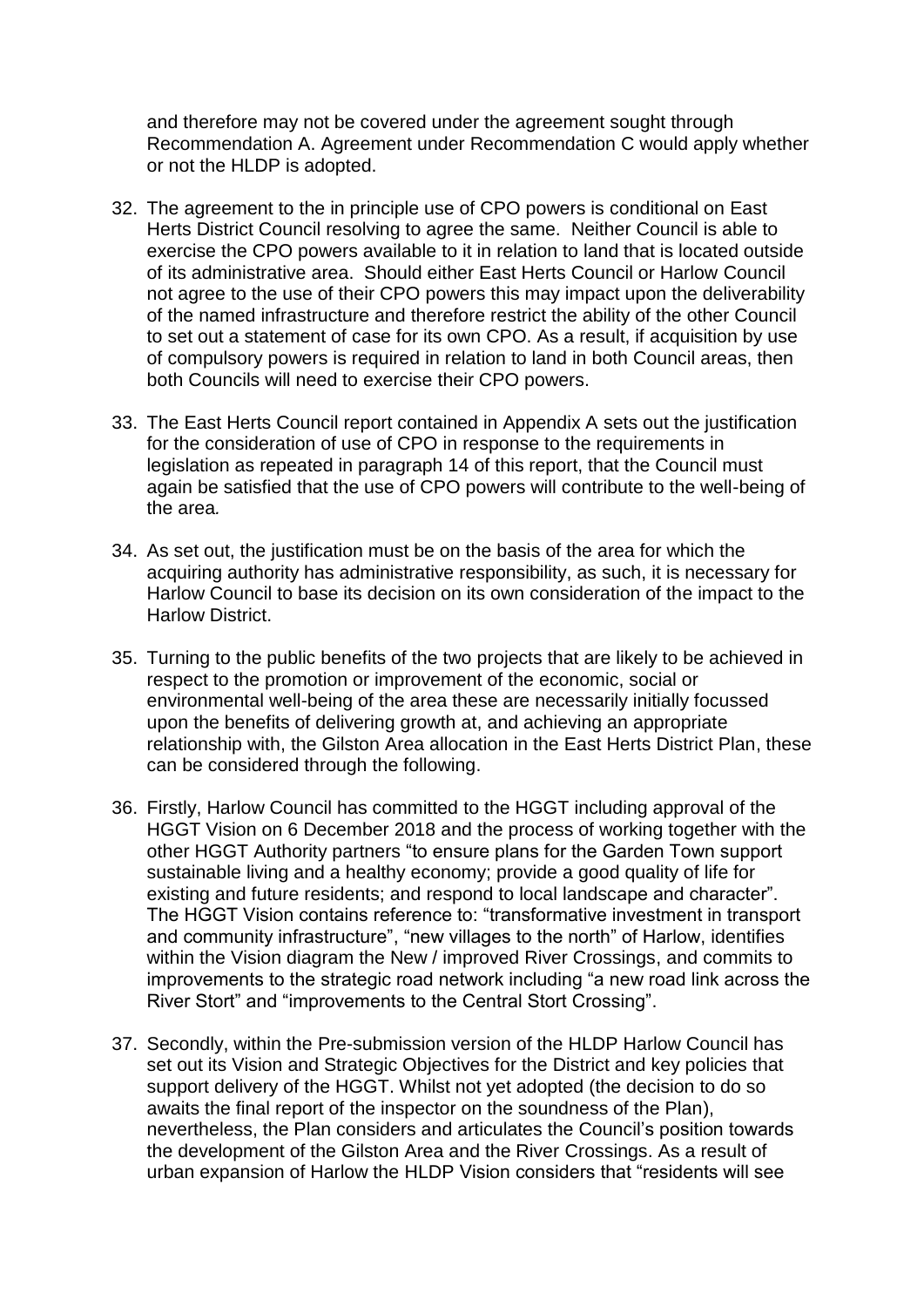the benefits of growth through better infrastructure"; and that "major investment will be underway to address a number of specific transport capacity issues which are currently restricting growth and investment".

- 38. The HLDP Spatial Development Strategy indicates that "to support the district's wider growth strategy and sustain the district as a sub-regional centre for retail, employment and other wider community facilities, new Garden Communities are to be provided in the Harlow and Gilston Garden Town. The Communities are located around the periphery of Harlow, mostly outside the district boundary" including "Gilston Area, within East Hertfordshire District". The Plan draws links between the Local Plan Strategic Objectives and the Harlow Council Corporate Priorities including to "Ensure that development is fully supported by providing the necessary infrastructure…", to "Reduce the need to travel by vehicle by ensuring new development is sustainably located or accessible by sustainable modes of transport", and to "Improve transport links, particularly for sustainable modes of transport…".
- 39. HLDP Policy HGT1, Development and Delivery of Garden Town Communities in the Harlow and Gilston Garden Town, references the Gilston Area delivering 10,000 dwellings and supports the "timely delivery of on-site and off-site infrastructure required to address the impact of the new communities" … "ahead of or in tandem with the proposed development to mitigate any impacts of the new Garden Town Communities, to meet the needs of existing and future residents and visitors and to establish sustainable travel patterns". It also states support to "Create a step change in modal shift by contributing to the delivery of the Sustainable Transport Corridors and establishing an integrated, accessible and safe transport system which maximises the use of the sustainable high quality transport modes of walking, cycling and the use of public and community transport to promote healthy lifestyles and provide linkages to and from Harlow and the new Garden Town Communities".
- 40. HLDP Policy SIR1, Infrastructure Requirements, states "The Council will work with infrastructure and service providers, other statutory bodies and neighbouring local authorities to deliver the timely provision of infrastructure necessary to support development in the Harlow and Gilston Garden Town." And the Policy and HLDP Pre-Submission version Proposals Map reference the two River Crossings and STC (as stated in paragraphs 4, 5 and 6 above).
- 41. Thirdly, the HIG programme arrangements remain to be resolved. The broad elements of the programme see a construction timescale of not less than two years. It is not possible to commence construction until all the land required to implement it is under the control of either the Applicant or the council(s) (with a grant of licence agreed for those works). Should CPO powers be necessary, the HGGT authorities' consultants advise that a period of not less than two years should be also be allowed for this. This gives a combined programme timescale of four years, with the requirements of the HIG funding that the funded projects be complete within less than five years. As a condition of the HIG funding the councils have committed to recover the forward-funding back from development into a 'rolling infrastructure fund' that in turn will be used to forward-fund other infrastructure in support of the HGGT. This fund would allow early delivery of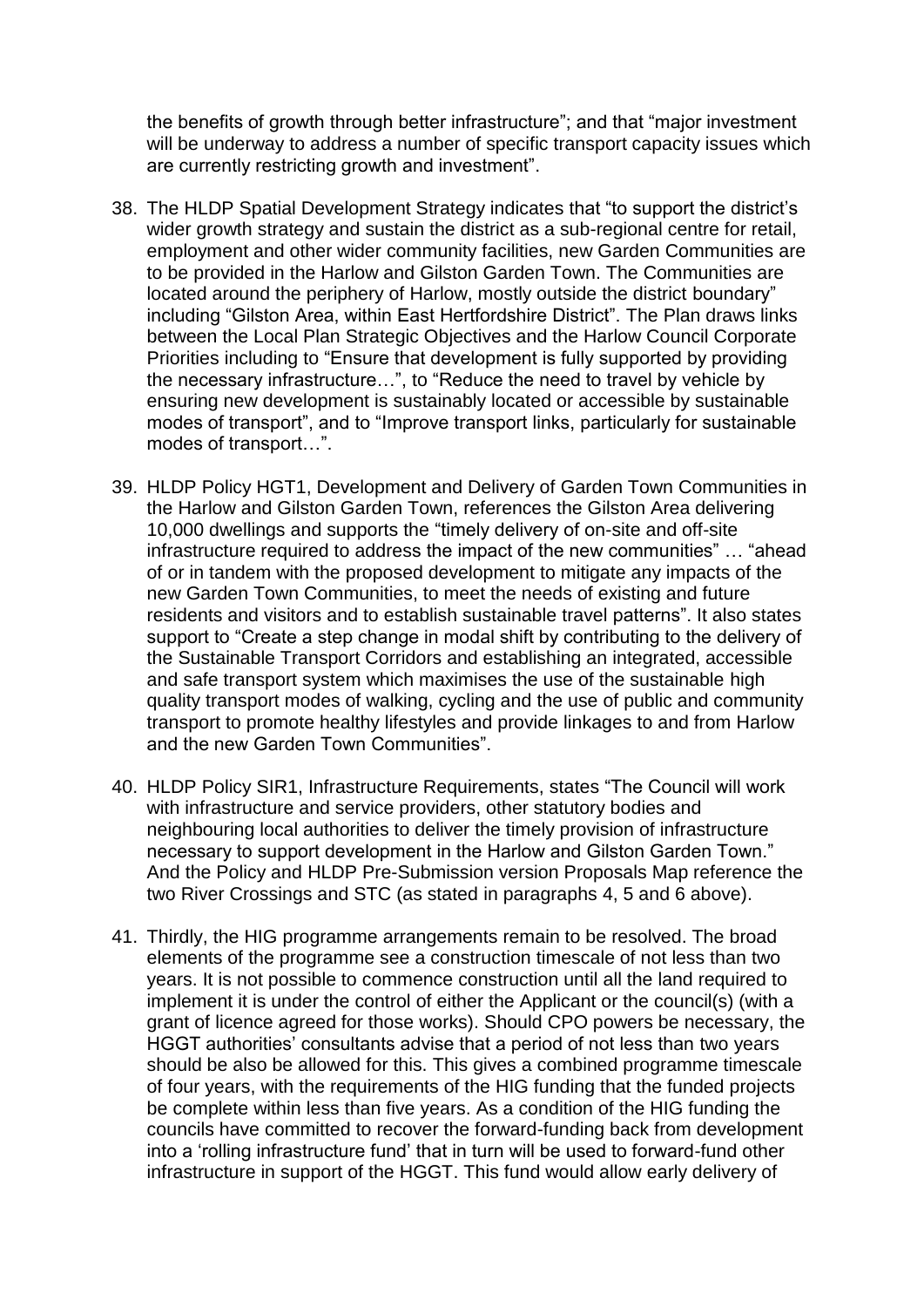infrastructure to support growth and regeneration to deliver the Vision for HGGT. Being at the centre of HGGT this has a particular advantage to Harlow. Given the objectives and timescales of the HIG it is therefore appropriate to prepare for CPO action, if required, without delay.

- 42. Councillors should note that the information provided by the Applicant indicates that attempts to acquire the necessary land by agreement have been undertaken and are on-going. Given the timescales referred to above in relation to the HIG funding, pursuing voluntary negotiations is considered to represent a significant risk to the delivery of the infrastructure. CPO is, and would remain a position of last resort, if and where it proves unable to acquire the land through agreement.
- 43. If Councillors agree to the approach set out in this report, negotiation to seek to acquire by agreement will continue during the course of any CPO action. The option of ruling out the use of CPO powers at this stage is not considered realistic however.
- 44. As explained the recommendation is separate to the planning process for determination of the current applications. Nevertheless, in considering whether to provide support in principle for the use of CPO the Council must agree that the purpose of the land assembly to deliver these two crossings will in principle contribute to achieving the promotion or improvement of the economic, social or environmental well-being of the area.
- 45. As demonstrated above, the Council has publically considered and stated support in principle for the growth in the Gilston Area as positive in supporting the districts wider growth strategy and to sustain the district as a sub-regional centre, the delivery of the River Crossings directly supports delivery of the Gilston Area. Furthermore, the Council has indicated clear support for the delivery of infrastructure, in particular in respect to transport, both generally and with specific reference to the River Crossings and STC, for providing links to and from Harlow and the new Garden Communities, to mitigate the impacts of development and support sustainable travel. It is the delivery of these River Crossings for which agreement in principle for use of CPO is specifically sought. The Council has also stated clear support for the timely provision of such infrastructure, the desire to work with infrastructure providers to facilitate this and it is demonstrated that the district would benefit from the rolling infrastructure fund that would be created through HIG. The agreement in principle sought is necessary at this time to ensure actions by the Council to achieve timely delivery and agree HIG forward funding are possible.
- 46. Within the East Herts Report to Executive, included in Appendix A, a summary of considered benefits in respect to the HGGT Vision and the EHDP are also identified, many of which may also be considerations for Harlow Council, these are therefore recreated for Councillor's awareness below:
	- a) Supporting and accelerating the delivery of a significant quantum (10,000) of the new homes required to be delivered in the District in the period up to 2033. The new homes to be delivered will include a mix of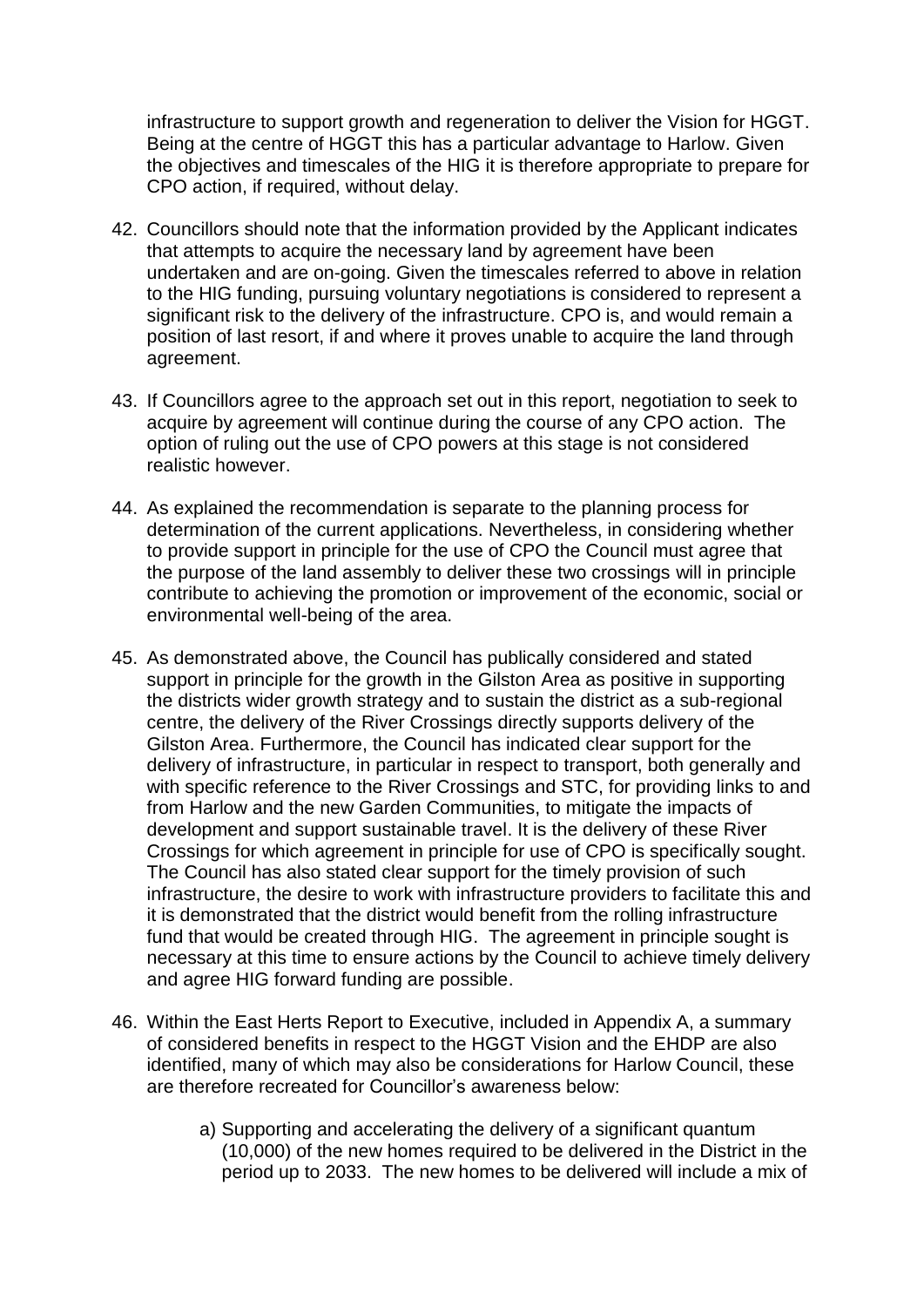house sizes and types to cater for all including those most in need and the next generation of residents who want the opportunity to stay and work in the area;

- b) Significant housing and employment growth in the immediate area around Harlow and the wider UK Innovation Corridor;
- c) New transport routes that will provide genuine alternatives to car travel within the Garden Town and help to tackle congestion, air quality impacts and support healthy lifestyles for current and future residents;
- d) Enable the transport priorities and aspirations of the Garden Town partners to be achieved, prioritising healthy and active travel over other modes and seeking to achieve targets of 60 per cent of all journeys undertaken by those residing in the Gilston area development and 50 per cent of all journeys of those residing in the wider Garden Town by healthy and active modes;
- e) Provide new and improved crossings across the River Stort to link new communities to existing communities and provide better access to the Stort Valley;
- f) Enable the delivery of new homes and neighbourhoods built around self-sufficient local centres;
- g) Enable the delivery of appropriate levels of new social infrastructure and public services including schools and health services;
- h) Enable the creation of a network of green open spaces to include walking and cycling links across the Garden Town and connecting out to the wider countryside and Stort Valley;
- i) Enable the creation of new green 'wedges' between communities to help ensure individual identities for new and existing communities and villages.
- 47. On the basis of the above it is considered that the Council has sufficient justification to agree in principle to be prepared to use CPO to support land assembly for the delivery of the River Crossings.
- 48. In respect of the Gilston Area and its infrastructure requirements, the strategy of the HGGT Authority partners is, in the first instance, to allow the Gilston Area landowners/ developers to negotiate with third party landowners, as necessary, to acquire by agreement any additional land which is required in order for the Transport Infrastructure to be delivered. This role has been taken up by the Applicant as they are the majority landowner in the area and have submitted the associated planning applications.
- 49. If the outcome of those negotiations are unsuccessful, the strategy is then to revert to the use of powers available under the Town and Country Planning Act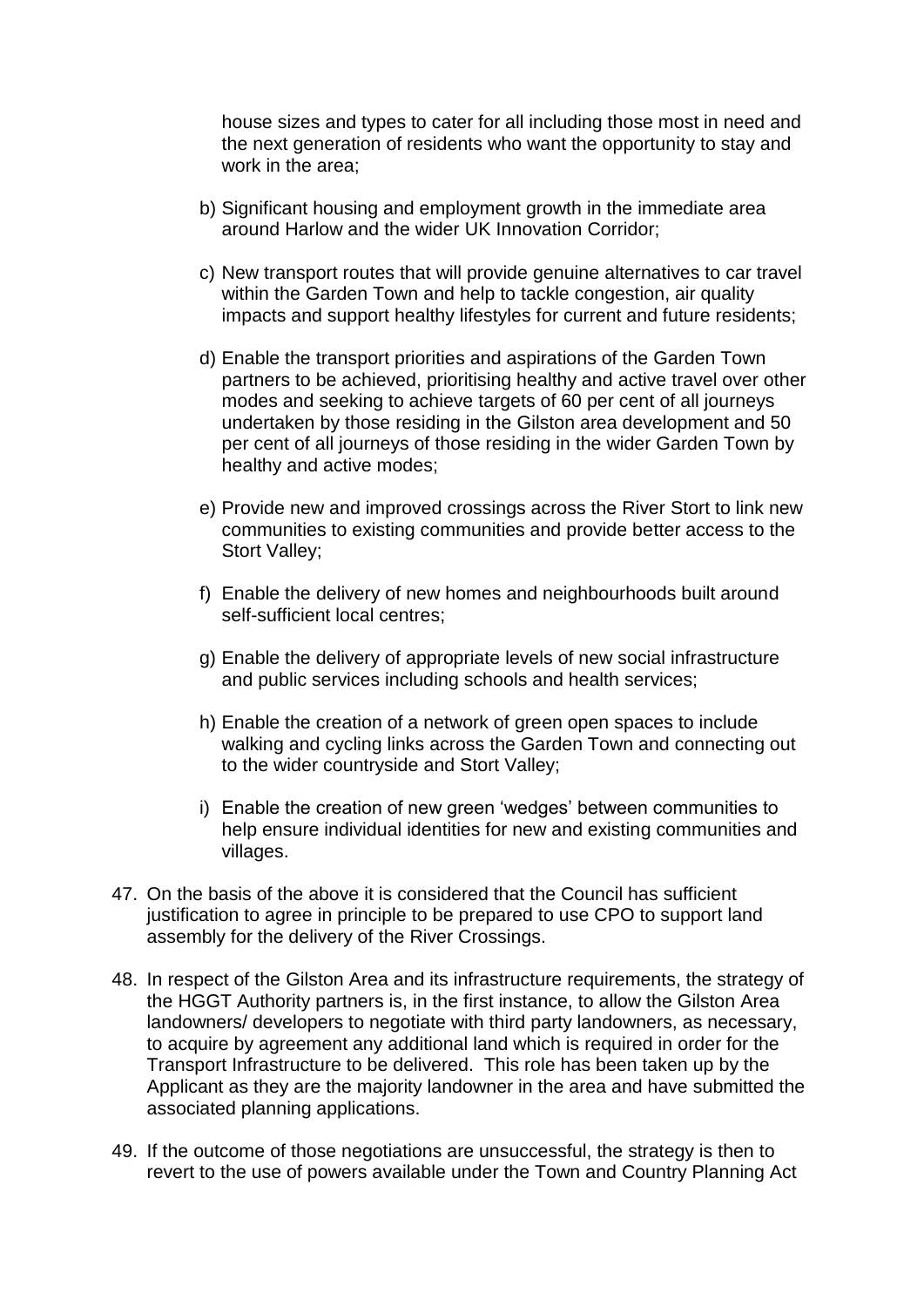1990 to compulsorily purchase the land required. The Guidance makes it clear that it is sensible to progress preparatory work on CPO action in parallel with negotiations with landowners so that valuable time is not lost.

50. There are risks associated with undertaking CPO action, these are largely mitigated through a just cause and proper observation of process. If there are objections to the CPO these will almost inevitably give rise to a public inquiry and ultimately the Secretary of State may decide not to confirm the Order. Decisions are subject to legal challenge. However, given the requirement to acquire the necessary land to deliver the River Crossings Infrastructure, such risks are considered to be outweighed by the need to support the delivery of the development in order to ensure the public benefits associated takes place and are realised. It should be noted that it would still be necessary to satisfy the tests referenced in paragraph 17 and 18 prior to making an individual CPO therefore agreement is only sought in principle. The final decision to make a CPO would require further Councillor approval which is addressed under Recommendation D.

### **Recommendation D**

- 51. Recommendation D of this report asks the Cabinet and Council to note that in accordance with the agreements under recommendations A and C, Officers shall prepare any CPO including any associated indemnities on behalf of the Council.
- 52. Undertaking CPO action, or preparing to do so, has the potential to result in budget implications for the Council. These implications range from the modest, such as Officer time involved in preparing reports and other background work, through to the more substantial, such as if the powers are utilised successfully and compensatory payments are required to be made for land acquired. As a result, and where appropriate, the Council may seek an Indemnity Agreement (the CPO IA) with an applicant, such that it (the Applicant) will cover all costs incurred by the Council. Where a CPO IA is sought, subject to the decisions of the Head of Governance in consultation with other Heads of Service as may be necessary, Officers will typically limit the scale and nature of work until the Agreement is concluded in order to ensure the costs incurred by the Council are indemnified. The CPO IA would apply whether or not it proves necessary to ultimately use the powers.
- 53. In respect to Recommendation C, for the potential CPO of land at Burnt Mill and River Way, a CPO IA is currently in preparation. Subject to it being judged satisfactory the Head of Governance shall enter into this CPO IA in order to indemnify the Council from the associated costs of preparing a potential CPO.
- 54. Cabinet and Council are asked to note that, as Members must be satisfied that there is a compelling case in the public interest for making and promoting a CPO, the Head of Governance would bring back any specific case to Cabinet in order to seek final authority to do so.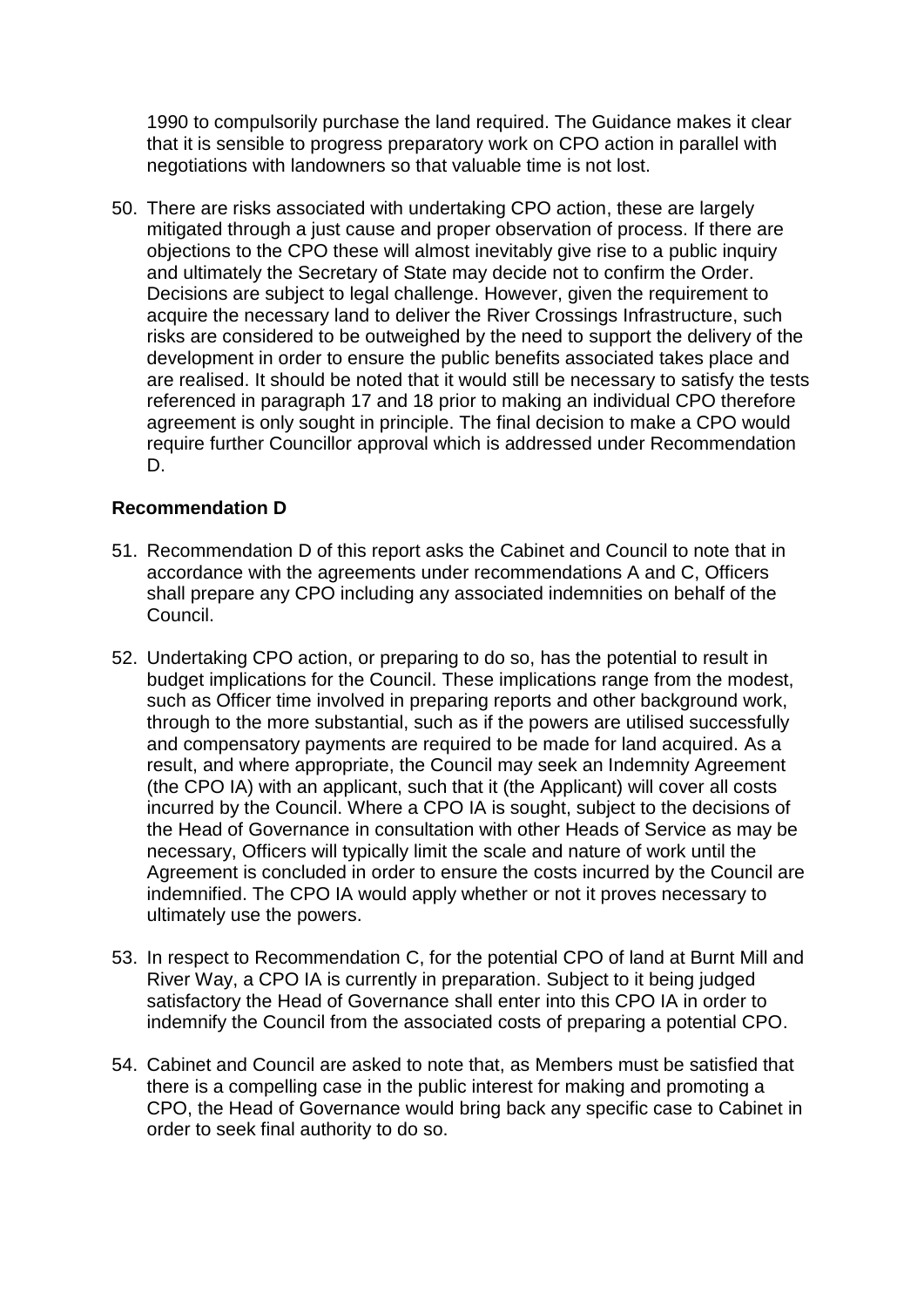### **Recommendation E**

- 55. Recommendation E of this report seeks delegation of authority to the Head of Finance and Property and Deputy to the Chief Executive, in consultation with other Heads of Service, to negotiate and agree to grant rights for the delivery of infrastructure on Council owned land including to negotiate any premium or licence fee representing market value and appropriate costs/compensation, indemnities and other arrangements deemed appropriate in accordance with the agreement in principle under Recommendation B.
- 56. It is anticipated that any agreements would be negotiated on a case by case basis based upon the judgement of the Head of Finance and Deputy and Deputy to the Chief Executive, in consultation with other Heads of Service. For example, such arrangements may seek to protect the Council against any dedication of infrastructure as highway prior to agreement of its formal adoption by the highway authority in order to indemnify the Council in relation to future costs of maintenance, repair or replacement. Agreements would only be brought back to the Cabinet and Council for approval where the Head of Finance and Deputy to the Chief Executive feels it necessary to do so.

### **IMPLICATIONS**

#### **Environment and Planning (Includes Sustainability)**

As set out in the report. **Author: Andrew Bramidge, Head of Environment and Planning** 

### **Finance (Includes ICT, and Property and Facilities)**

Where it is Landowner, the Council will work with the applicant/developers to allow them to acquire by agreement (and in keeping with the requirements placed upon the Council under legislation to acquire best value in its disposal of assets) any additional land which is required in order for the Transport Infrastructure to be delivered.

The report sets out that an Indemnity Agreement (the CPO IA) is being sought with the Applicant, such that it (the Applicant) will cover all costs incurred by the Council and it is therefore anticipated that any budgetary impacts will be mitigated by the action of securing such agreement.

### **Author: Simon Freeman, Head of Finance and Property and Deputy to the Chief Executive**

#### **Housing**

As contained in the report. **Author: Andrew Murray, Head of Housing**

**Community Wellbeing (Includes Equalities and Social Inclusion)** As set out in the report. **Author: Jane Greer, Head of Community Wellbeing**

**Governance (Includes HR)**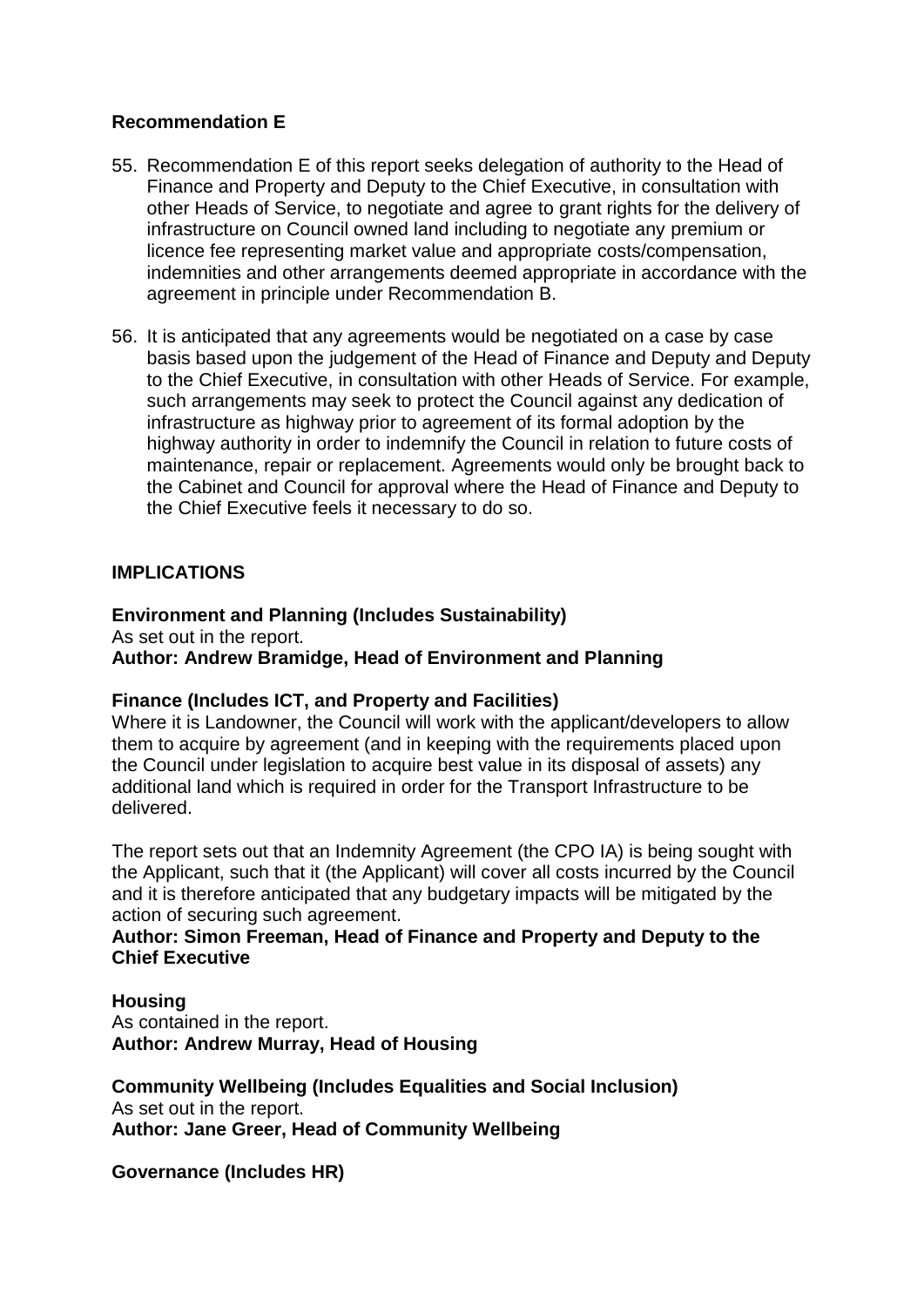The exercise of CPO powers requires strict adherence to statutory requirements.

In order for a CPO to be implemented, the Council will need to justify it to the Secretary of State in the terms set out in this Report. The use of CPO powers is a measure of last resort after all reasonable and proper attempts to acquire the land have been made during the course of negotiations and have resulted in no agreement.

Before any submission of the CPO to the Secretary of State, all relevant notice requirements required by statute must be complied with in order for the CPO to be confirmed.

All parties with an interest or rights in the land will be entitled under statute to submit to the Council a claim for adequate compensation based on the market value of the land. Other heads of compensation for loss of possession of the land may also be claimed.

To cover the compensation referred to above and associated costs, the Council should seek a sufficient financial indemnity from the developer.

If, in due course, the Council decides to exercise CPO powers, it will need to make a formal resolution to use them.

#### **Author: Simon Hill, Head of Governance**

### **Appendices**

Appendix A – East Herts Council Report to Executive for Use of Compulsory Purchase Powers (CPO) in the Gilston Area, 6 Oct 2020

Appendix B – Plans of land ownership in respect to the Burnt Mill and River Way areas (confidential appendix. The information contained in Appendix B is exempt from publication by virtue of Part 1 of Schedule 12A of the Local Government Act 1972 in that it provides details of the owners of the land to which this report relates)

### **Background Papers**

Harlow Local Development Plan Pre-Submission Publication (May 2018) – [https://www.harlow.gov.uk/sites/default/files/documents/Pre-](https://www.harlow.gov.uk/sites/default/files/documents/Pre-Submission%20Publication%20-%20document.pdf)[Submission%20Publication%20-%20document.pdf](https://www.harlow.gov.uk/sites/default/files/documents/Pre-Submission%20Publication%20-%20document.pdf)

Harlow Local Development Plan Pre-Submission Publication Policies Map (May 2018) – [https://www.harlow.gov.uk/sites/default/files/documents/Pre-](https://www.harlow.gov.uk/sites/default/files/documents/Pre-Submission%20Publication%20-%20policies%20map.pdf)[Submission%20Publication%20-%20policies%20map.pdf](https://www.harlow.gov.uk/sites/default/files/documents/Pre-Submission%20Publication%20-%20policies%20map.pdf)

Consultation on Modifications to the Pre-Submission version of the Harlow Local Development Plan – [https://www.harlow.gov.uk/planning-and-building](https://www.harlow.gov.uk/planning-and-building-control/planning-policy/new-local-plan/local-plan-consultation/main)[control/planning-policy/new-local-plan/local-plan-consultation/main](https://www.harlow.gov.uk/planning-and-building-control/planning-policy/new-local-plan/local-plan-consultation/main)